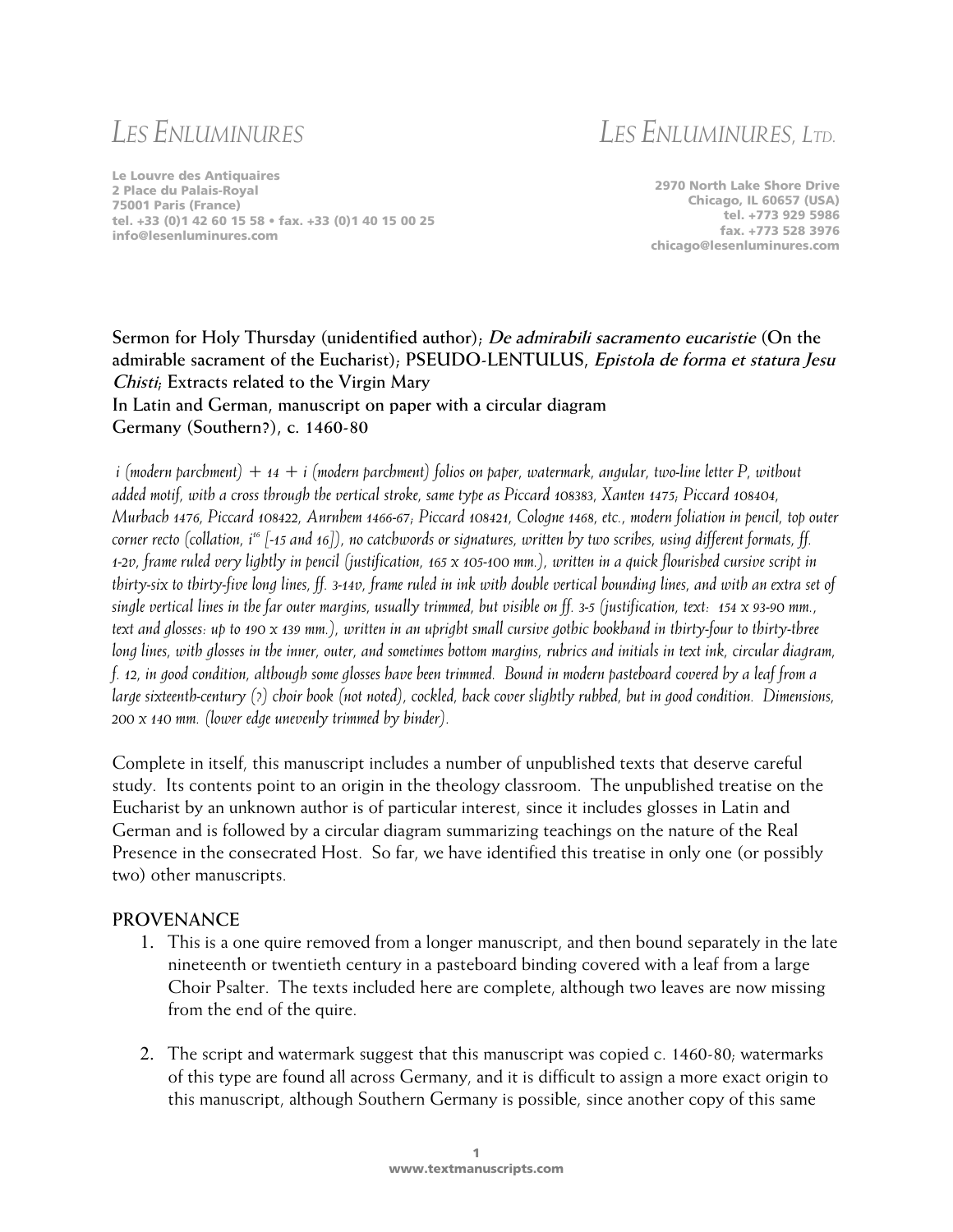text, Würzburg, UB M ch q 158, which appears to exist in only two, or possibly three copies, is from Southern Germany.

3. Notes by collectors and dealers include, front flyleaf, in pencil, "M.111," and brief description of the manuscript in German, handwritten in pencil on a small paper sheet, laid in.

## **TEXT**

ff. 1-2v, *In cena domini sermo*, incipit, "Probet autem seipsum homo et sic de pane illo edat et de calice bibat, 1 Cor xi [1 Cor. 11:28]. A < ristoteles? > in primo libro de anima simile a simili ... sanctorum facit nos  $\langle q_{.}. \rangle$ . Sed si quod" [Ends mid f. 2v, remainder blank];

Sermon for Holy Thursday (not listed in Schneyer or Manuscripta mediaevalia); the reference in the beginning to *De Anima* is of particular interest in the context of a sermon; the attribution to an author whose name begins with "A" is quite clear, and presumably Aristotle is being cited here.

ff. 3-11, *De admirabili sacramento eucaristie*, incipit, "Memoriam mirabilium suorum fecit misericors et miseratur dominus escam dedit timentibus, ps. [Psalm 110:4]. Reuelatio dictio misericors dominus misericors in affectu miserator in operibus fecit memoriam mirabilium … uel ambulando super more." *Decima ueritas admirabilis de sacramento eukaristie*//[ends abruptly with this rubric, mid f. 10v; remainder and f. 11, blank]";

This is a comprehensive text on the Eucharist, apparently unpublished, by an unknown author. This copy does not include the tenth and final section of the text, although the scribe copied its heading. It is known in one, and possibly two, other manuscripts: Würzburg, UB M ch q 158, ff. 297v-304v; see [http://www.manuscripta-](http://www.manuscripta-mediaevalia.de/hs/katalogseiten/HSK0083_b018_JPG.htm)

[mediaevalia.de/hs/katalogseiten/HSK0083\\_b018\\_JPG.htm;](http://www.manuscripta-mediaevalia.de/hs/katalogseiten/HSK0083_b018_JPG.htm) and possibly, Erfurt, Wissenschaftliche Allgemeinbibliothek, MS Amplon 4˚ 13618, which includes, *De Sacramento sacrae Eukaristie*, incipit "Memoriam fecit mirabilium" (complete description of the text and manuscript unavailable). The Würzburg copy (which includes the tenth section lacking in our manuscript), also includes glosses, suggesting these were a formal apparatus intended to accompany the text. This is unusual for a text of this type, and warrants careful investigation; where (and by whom) was this text written? And possibly, even of more interest, why was it written and for what type of audience?

ff. 11v-12, incipit, "[P]ro <revelatu?> misterium sacramenti eukaristie presuper proponuntur quatuordecim fundamenta verissima. Primo quod dictus potest vnam … Quaturodecim determinatio quo substantia corporis Christi in propria specie sequitur modum quantitatis sue in sacramento uero … in hostia licet per modum indiuisibilem";

A summary of fourteen teachings about the nature of the Eucharist; they focus on the nature of the host, and the technical, philosophical explanations of the Real Presence during Mass.

f. 12rv, Circular diagram on the Eucharist, f. 12, followed by explanatory text, f. 12v, incipit, "[E]x hac figura superius assignata prenotata patent misteria huius sacramente eukaristie .. illud numquam erit nisi unum";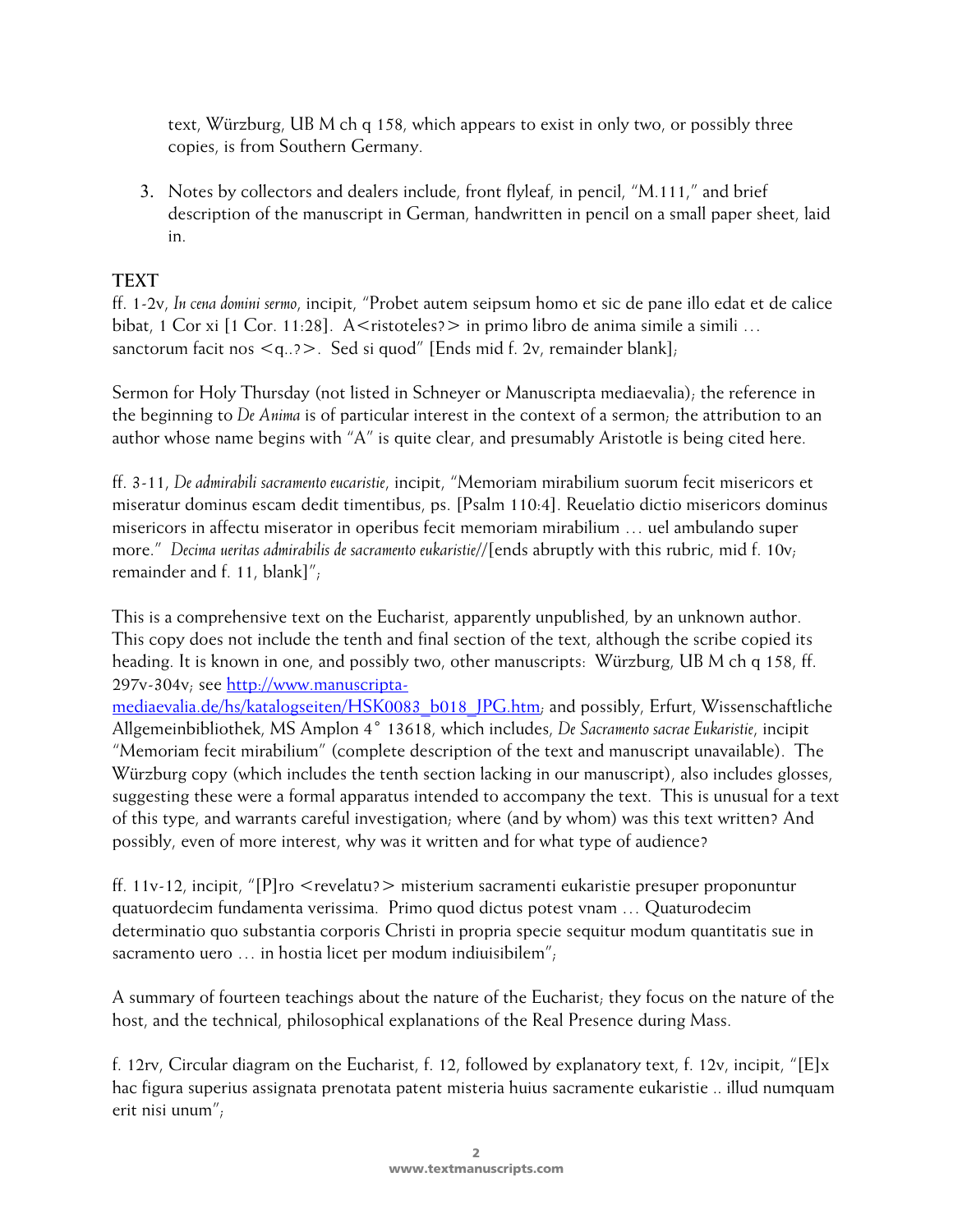The treatise on the Eucharist on ff. 3-11, the summary of fourteen teachings about the Eucharist on ff. 11v-12, the circular diagram on the bottom of f. 12, and the explanation of the diagram, are obviously related in subject matter. Further research would be necessary to determine whether they are part of the same work; the Würzburg copy of the text on ff. 3-11 does not include the texts and diagram found in this manuscript on ff. 11v-12v. These texts, together with the diagram, summarize teachings on the Eucharist, and in particular focus on the nature of Christ present in the consecrated Host. The circular diagram, echoes the shape of the Host, and pairs teachings about the Real Presence in the consecrated Host at the time of the Last Supper, During the Flagellation of Christ, While Christ was on the Cross, While Christ was in the Tomb, and After the Resurrection, with the teachings of the "Doctores" or teachers, on each of these points.

f. 13, *Temporibus octauiani cesaris cum ex vniuersis mundi partibus qui pro senatu romano populo … lentulus in iudea presens senatui populoque romano epistolam misit descriptione persone Christi …*, incipit, "[A]pparuit nostris temporibus et aduc est homo magne uirtutis cui nomen est ihesus christus …. Hec sola romanorum inuenta est etc."

Pseudo-Publius Lentulus, *Epistola de forma et statura Jesu Christi ad Senatum romanum*; see Von Dobschütz, Stegmüller 158,1, and Bertalot II 1371. This letter, which circulated widely in the later Middle Ages, purports to be by Publius Lentulus, the governor of Judaea before Pontius Pilate; in the letter, Lentulus describes the physical appearance of Christ to the Roman Senate. The letter is clearly fictitous; there was no Lentulus serving as governor of Judea at that time. The original letter may have been Greek, translated into Latin in the thirteenth century. It had wide currency in humanist circles in fifteenth-century Italy. The inclusion of this letter on the "form and stature" of Christ makes sense to accompany a treatise on the Eucharist.

f. 14rv, *Questiones quod uirgo maria <> mater omnium Albertus …*, incipit, "Virgo maria in assumptione sua exaltata est super omnes ...  $\leq$ asbciavit? $>$  sibi" Ends top f. 14v, remainder blank];

Extracts from Albert the Great on the Virgin, with marginal glosses on f. 14r.

Not surprisingly, the nature of the Eucharist was the focus of innumerable treatises during the Middle Ages; these treatises vary widely in their approach to the subject. During the thirteenth and fourteenth centuries, for example, theologians such as Thomas Aquinas, Duns Scotus and William Ockham wrestled to formulate ideas that reconciled their belief in the Real Presence of Christ in the consecrated Host with Aristotelian ideas of the substance and essence of matter (see Adams, listed below). In the fourteenth century, in contrast, the vernacular treatise, the *Eucharistietraktat* by Marquard von Lindau focused on attitudes towards the reception of the Host (see Mossman, listed below). The treatise in this manuscript deserves careful study, it appears to be a summary of philosophical theological teachings about the nature of the sacrament, and includes two unusual features: it is accompanied by short glosses in Latin and German, and it is followed by an explanatory diagram. Overall, the contents of this treatise, and the presence of the glosses, suggests that this manuscript was copied for use in the theological classroom. The remainder of the texts in this manuscript–the sermon that cites Aristotle, the letter ascribed to Lentulus that was popular in humanist circles, and the excerpts on the Virgin citing Albertus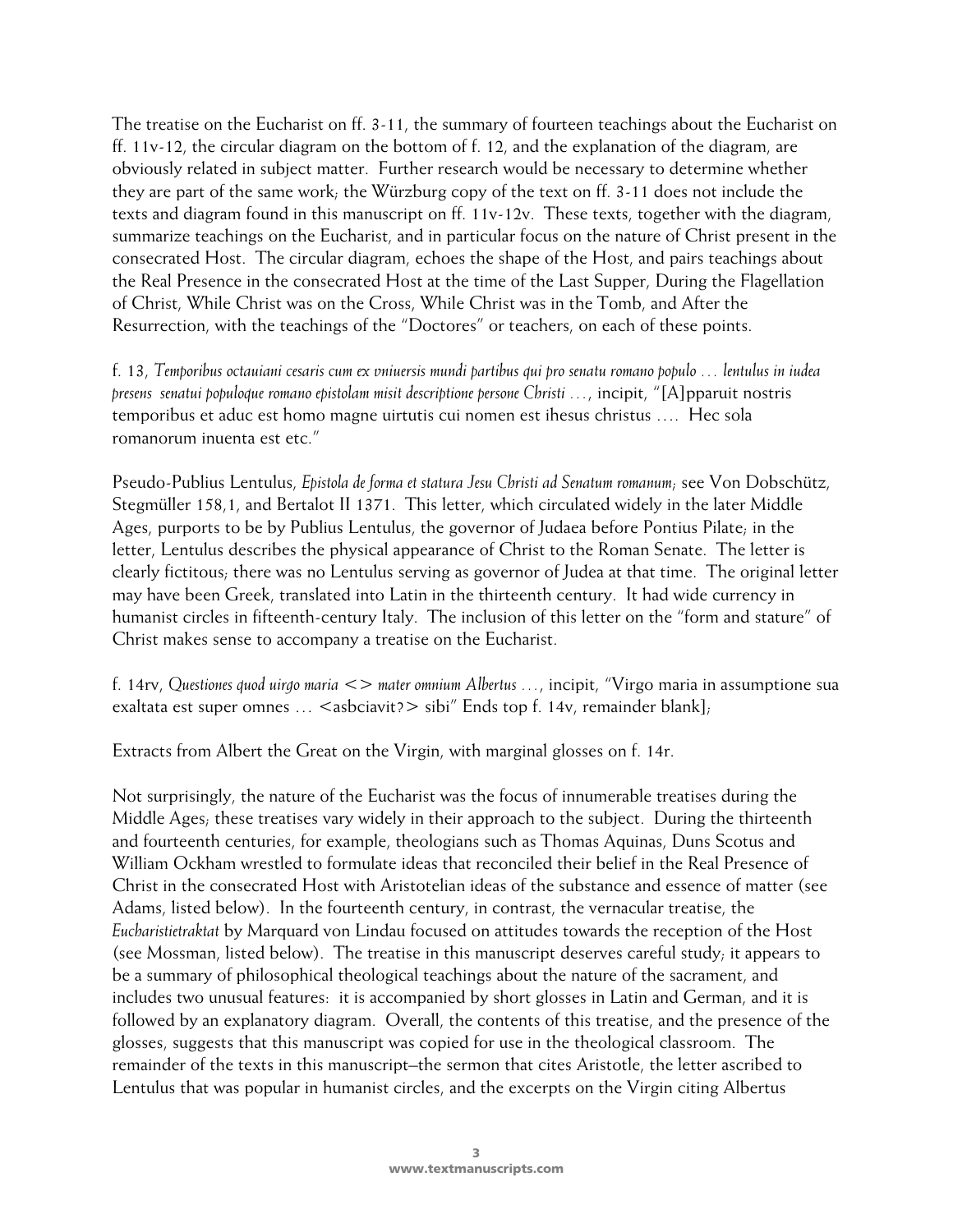Magnus and other authors–ould also been of interest to a student of theology, perhaps a young priest, or even a monk.

## **LITERATURE**

Adams, Marilyn McCord. *Some Later Medieval Theories of the Eucharist: Thomas Aquinas, Gilles of Rome, Duns Scotus, and William Ockham*, Oxford, Oxford University Press, 2010.

Bertalot, Ludwig. *Initia humanistica latina; Initienverzeichnis lateinischer Prosa und Poesie aus der Zeit des 14. bis 16. Jahrhunderts*, Tübingen, M. Niemeyer, and Rome, Auslieferung für Italien durch Edizioni di storia e letteratura, 1985-2004.

Dobschütz, Ernst von. *Christusbilder; Untersuchungen zur christlichen Legende*, Texte und Untersuchungen zur Geschichte der altchristlichen Literatur NF 3, Leipzig, Hinrichs, 1899.

Lubac, Henri de. *Corpus mysticum; the Eucharist and the Church in the Middle Ages; Historical Survey*, translated by Gemma Simmonds with Richard Price and Christopher Stephens, London, 2006.

Macy, Gary. *Treasures from the Storeroom; Medieval Religion and the Eucharist*, Collegeville, Minn., Liturgical Press, 1999.

Mossman, Stephen. *Marquard von Lindau and the Challenges of Religious Life in Late Medieval Germany; the Passion, the Eucharist, the Virgin Mary*, Oxford and New York, Oxford University Press, 2010.

Rubin, Miri. *Corpus Christi: the Eucharist in Late Medieval Culture*, Cambridge, and New York, Cambridge University Press, 1991.

Stegmüller, Fridericus. *Repertorium biblicum medii aevi*, Madrid: Consejo Superior de Investigaciones Cientificas, 1950-61, and *Supplement,* with the assistance of N. Reinhardt, Madrid, 1976-80.

### **ONLINE RESOURCES**

Briquet Online (Kommission für Schrift- und Buchwesen des Mittelalters der Österreichischen Akademie der Wissenschaften): [http://www.ksbm.oeaw.ac.at/\\_scripts/php/briquet.php](http://www.ksbm.oeaw.ac.at/_scripts/php/briquet.php)

Piccard Online: <http://www.piccard-online.de/ergebnis1.php>

Manuscripta mediaevalia (online catalogue of manuscripts in German Libraries): <http://www.manuscripta-mediaevalia.de/handschriften-forum.htm>

Pseudo-Lentulus, *Epistola de forma et statura Jesus Christi* (English translation): [http://www.thenazareneway.com/likeness\\_of\\_our\\_saviour.htm](http://www.thenazareneway.com/likeness_of_our_saviour.htm)